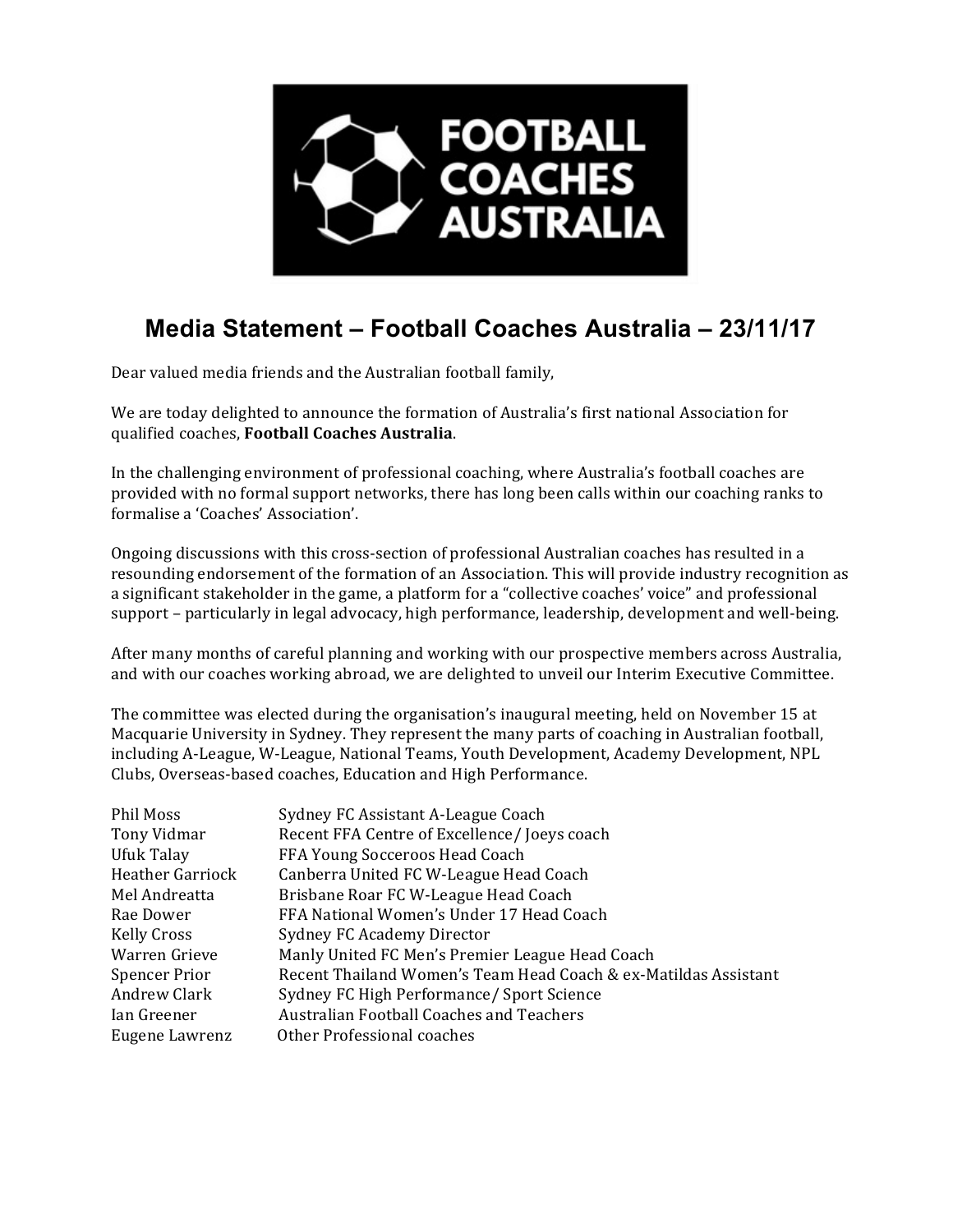Football Coaches Australia aims to work closely with other key football stakeholders - Football Federation Australia (FFA), Asian Football Confederation (AFC), Australian Professional Football Clubs Association (APFCA), Association of Australian Football Clubs (AAFC), Professional Footballers Australia (PFA) and international coaching associations to bring best practice services to professional Australian coaches.

FCA will also work closely with aspiring state-based coaching associations to align and support the development and wellbeing needs of community coaches.

The interim Committee will develop FCA's strategic plan, leading up to the inaugural Annual General Meeting, which will be held in February 2017.

**Tony Vidmar** – Australia's U-17 head coach until earlier this year and a 76-time capped Socceroo – today voiced his delight at seeing the organisation come to life.

"Coaches are among the most important stakeholders in the Australia football landscape but it's no secret that their collective interests have long been overlooked. If football is ever going to take the next step, coaches must have a place where their voice can be heard," he said.

"We've formed this group to ensure our qualified coaches have a place where they can share ideas, experiences, knowledge and so much more. The national discussion around coaching is gaining momentum and the formation of Football Coaches Australia gives us the opportunity to push for best practice and raise standards from the A-League to the grassroots."

Representing the A-League coaches is Sydney FC assistant coach **Phil Moss**, who previously coached Central Coast Mariners and played for Northern Spirit in the National Soccer League.

"Coaching is an extremely tough job in the modern game and we are often its most vulnerable stakeholder. Unfortunately, Australian football hasn't always valued its coaches and the formation of Football Coaches Australia collectivises our voice and provides tremendous solidarity," he said.

"Australian coaches have had great success at both club and national team level over the past decade – led by the likes Graham Arnold, Ange Postecoglou, Aurelio Vidmar, Tony Popovic and Alen Stajcic."

"Such results show how far we've come and it has helped start the exportation of Australian coaches to all corners of the football world. The knowledge of Australian coaches is highly valued and it's something the football community must protect, nurture and grow together. This is a huge step forward for the game in Australia."

Canberra United coach **Heather Garriock**, who enjoyed a long and decorated career with the Matildas, is also joining the executive in a major boost for women's coaching.

"We are all aware of how women's football is booming and the stars that generating huge amounts of interest on the field. However, there's also a rising number of female coaches who are also looking to make their mark whilst seeking both guidance and recognition," she said.

"Football Coaches Australia has the well-being of all coaches at the forefront of our thinking and we're hopeful we can map out an exciting future for Australia's best and brightest coaches."